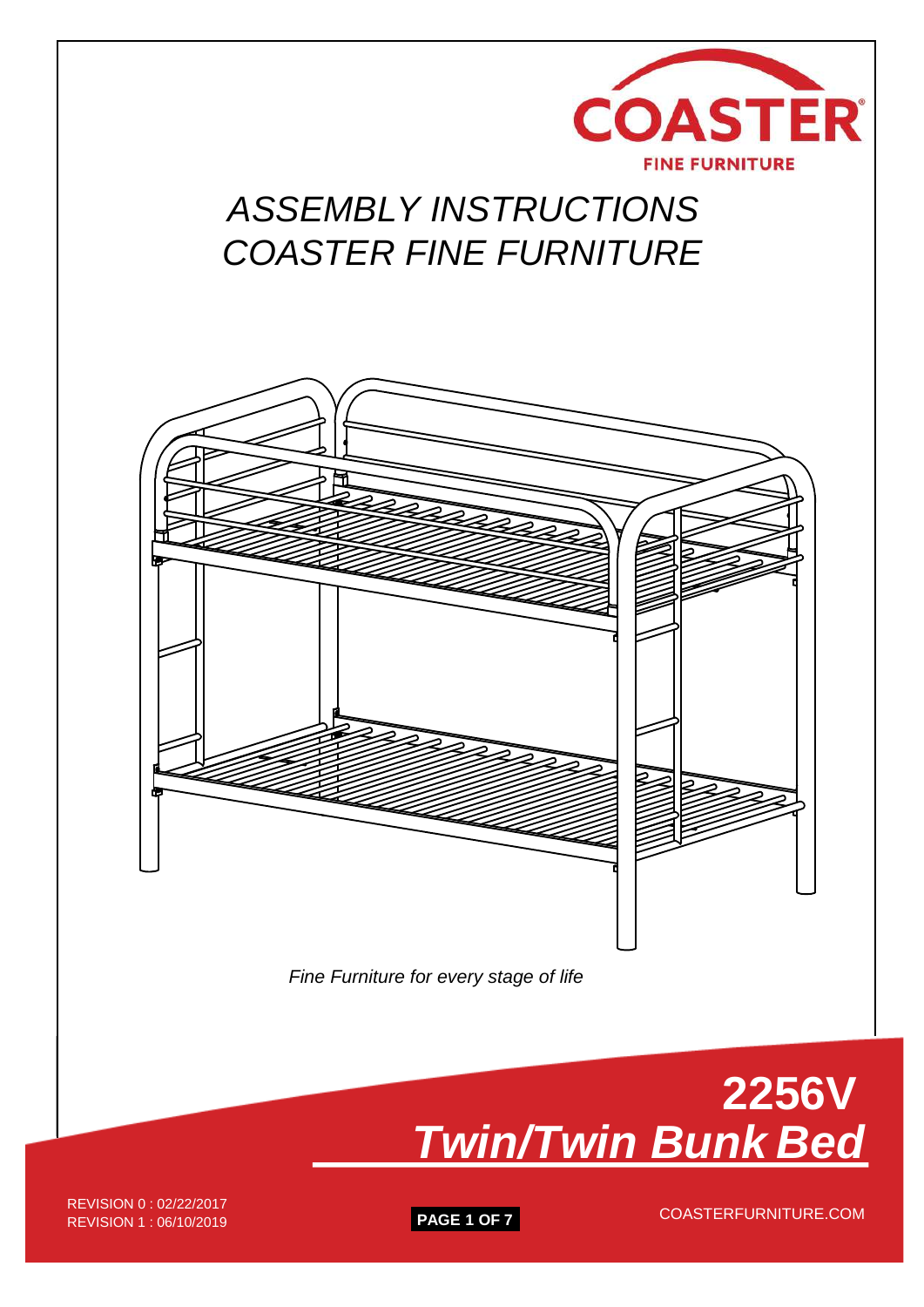

#### **ASSEMBLY TIPS:**

- 1. Remove hardware from box and sort by size.
- 2. Please check to see that all hardware and parts are present prior to start of assembly.
- 3. Please follow attached instructions in the same sequence as numbered to assure fast & easy assembly.

#### **WARNING!**



1. Don't attempt to repair or modify parts that are broken or defective. Please contact the store immediately

2. This product is for home use only and not intended for commercial establishments.

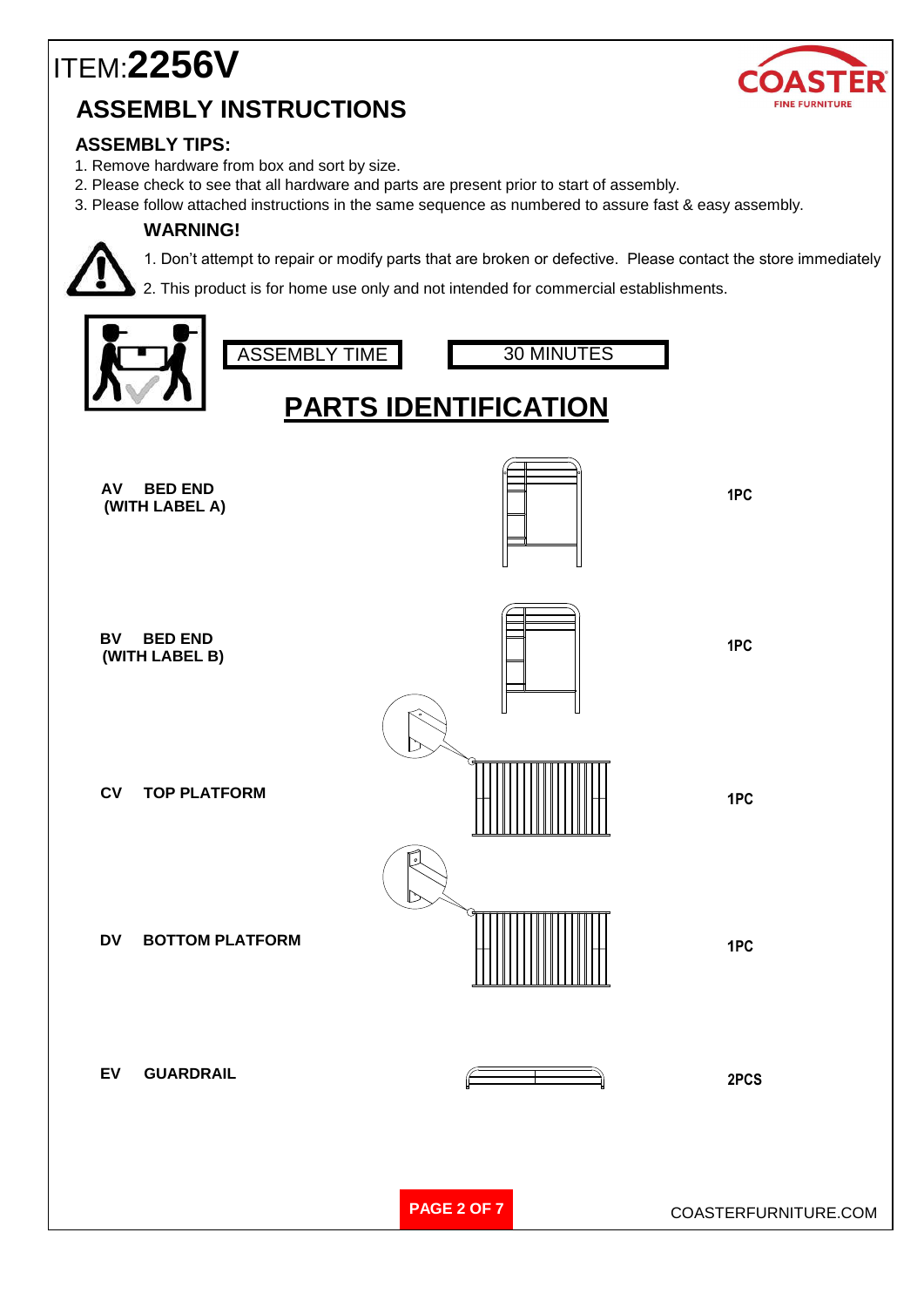

#### **ASSEMBLY TIPS:**

- 1. Remove hardware from box and sort by size.
- 2. Please check to see that all hardware and parts are present prior to start of assembly.
- 3. Please follow attached instructions in the same sequence as numbered to assure fast & easy assembly.

#### **WARNING!**



1. Don't attempt to repair or modify parts that are broken or defective. Please contact the store immediately.

2. This product is for home use only and not intended for commercial establishments.

#### **HARDWARE IDENTIFICATION**

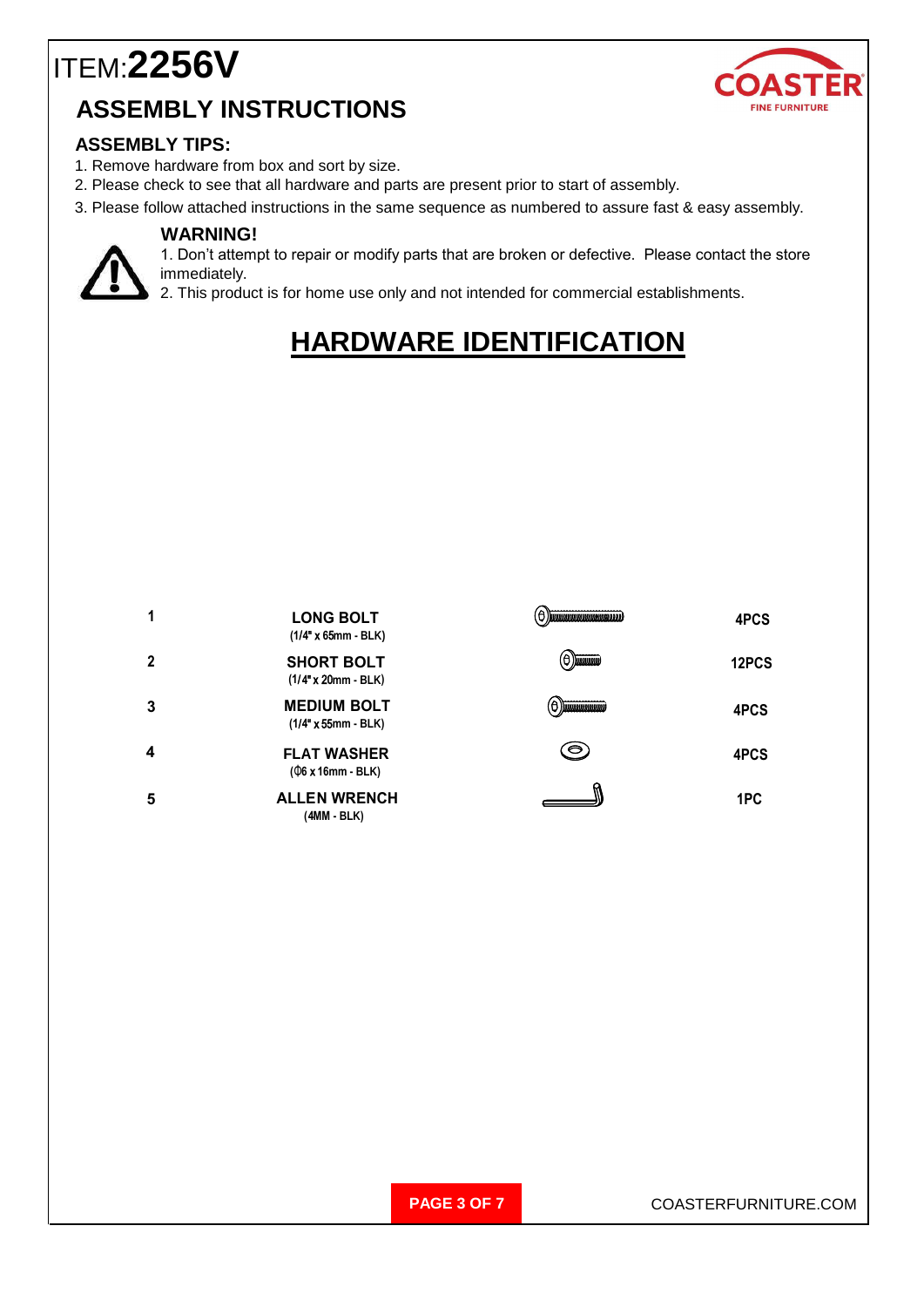# ITEM:**2256V**

### **ASSEMBLY INSTRUCTIONS**



#### **STEP 1**





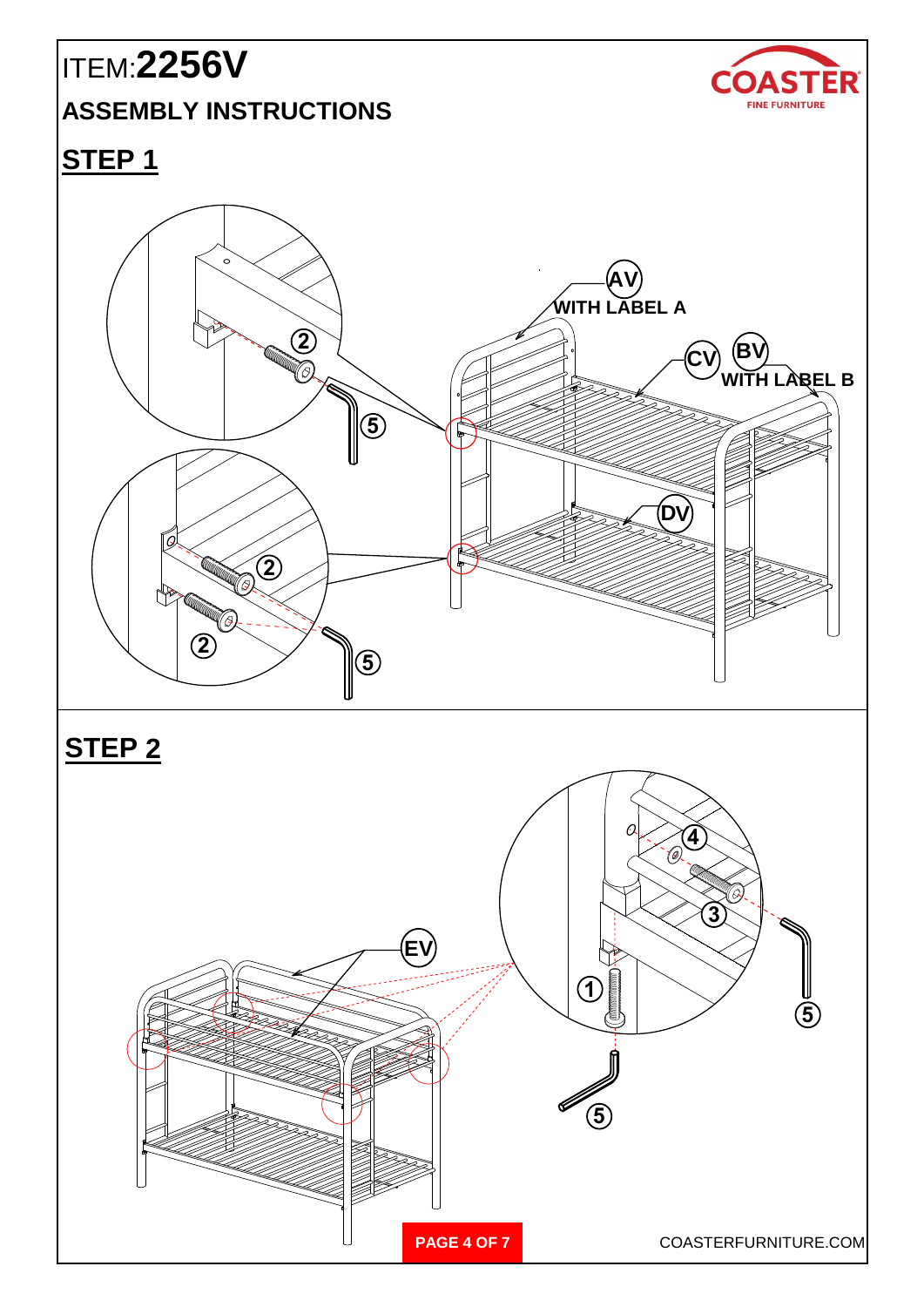# ITEM:**2256V COASTER ASSEMBLY INSTRUCTIONS** FINE FURNITURE **STEP 3 COMPLETEPAGE 5 OF 7** COASTERFURNITURE.COM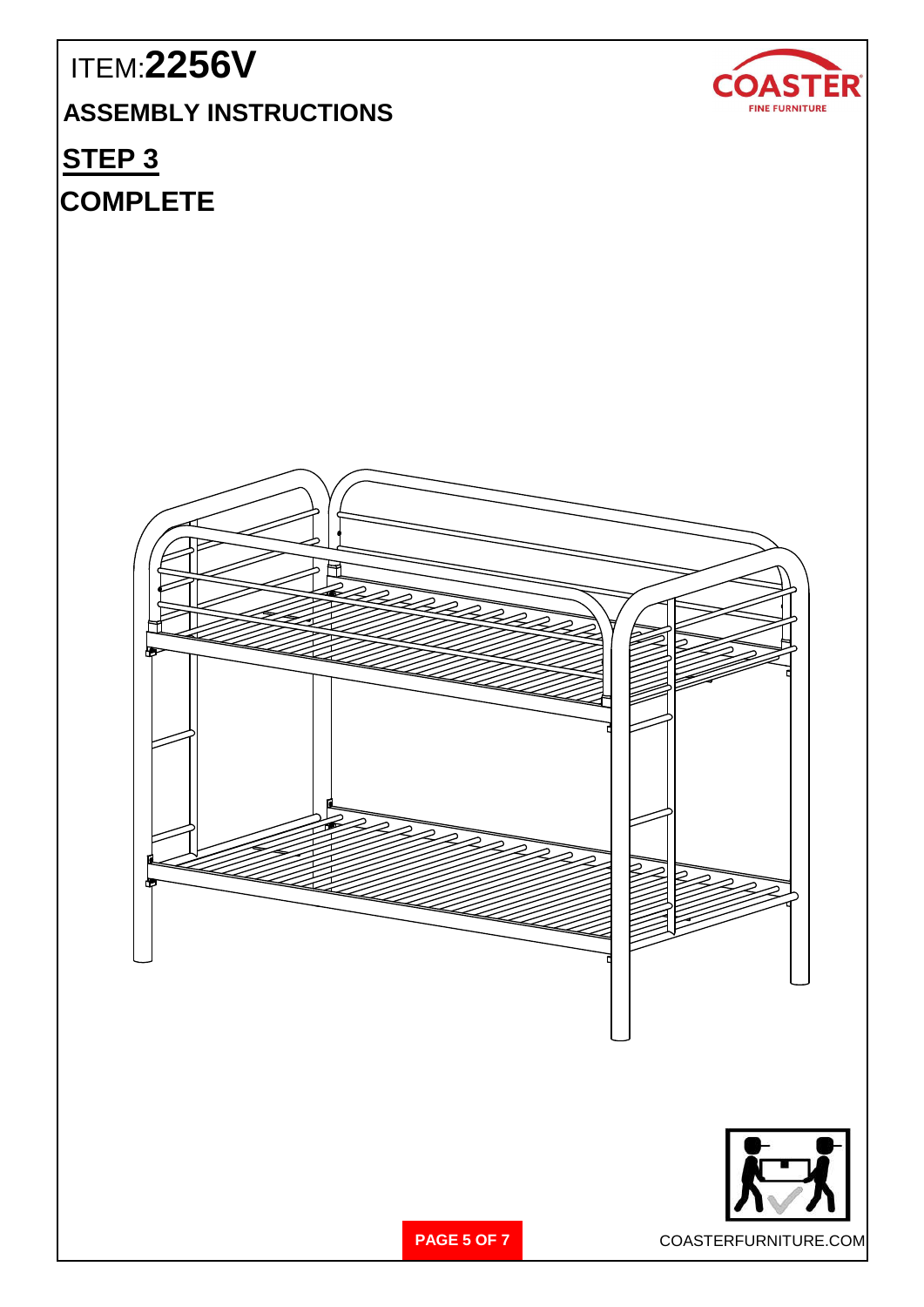

#### **SIZE OF MATTRESS**

**The length and width of the bunk mattress are as follow:**

|                   | Length   | Width             | <b>Thickness</b> |
|-------------------|----------|-------------------|------------------|
| <b>Upper bunk</b> | 74" -75" | 37 1/2" - 38 1/2" | 6" Maximum       |
| Lower bunk        | 74" -75" | 37 1/2"- 38 1/2"  | 6" Maximum       |

Ensure thickness of mattress does not exceed 6" and there must be at least 5" from mattress sleeping surface to top edge of guardrail.



- 1. Follow the information on the warnings appearing on the upper bunk end structure and on the carton. Do not remove the warning label from bed.
- 2. Always use the recommended size mattress or mattress support or both to help prevent the likelihood of entrapment or falls.
- 3. Surface of mattress must be at least 5 in. (127 mm) below the upper edge of guardrails.
- 4. Do not allow children under 6 years of age to use the upper bunk.
- 5. Prohibit more than one person on upper bunk.
- 6. Periodically check and ensure that the guardrail, ladder, and other components are in their proper position, free from damage, and that all connectors are tight.
- 7. Do not allow horseplay on or under the bed and prohibit jumping on the bed.
- 8. Always use the ladder for entering and leaving the upper bunk.
- 9. Do not use substitute parts. Contact the manufacturer or dealer for replacement parts.
- 10. Use of a night light may provide added safety precaution for a child using upper bunk.
- 11. Always use guardrails on both long sides of the upper bunk. If the bunk bed will be placed next to the wall, the guardrail that runs the full length of the bed should be placed against the wall to prevent entrapment between the bed and wall.
- 12. The use of water or sleep flotation mattress is prohibited.
- 13. Keep these instructions for future reference.

#### **STRANGULATION HAZARD:**

14. Never attach or hang items to any part of the bunk bed that are not designed for use with the bed for example, but not limited to hooks, belts, and jump ropes.

#### **REPLACEMENT PARTS:**

Replacement parts, including additional guardrails may be obtained from any COASTER Furniture Dealer.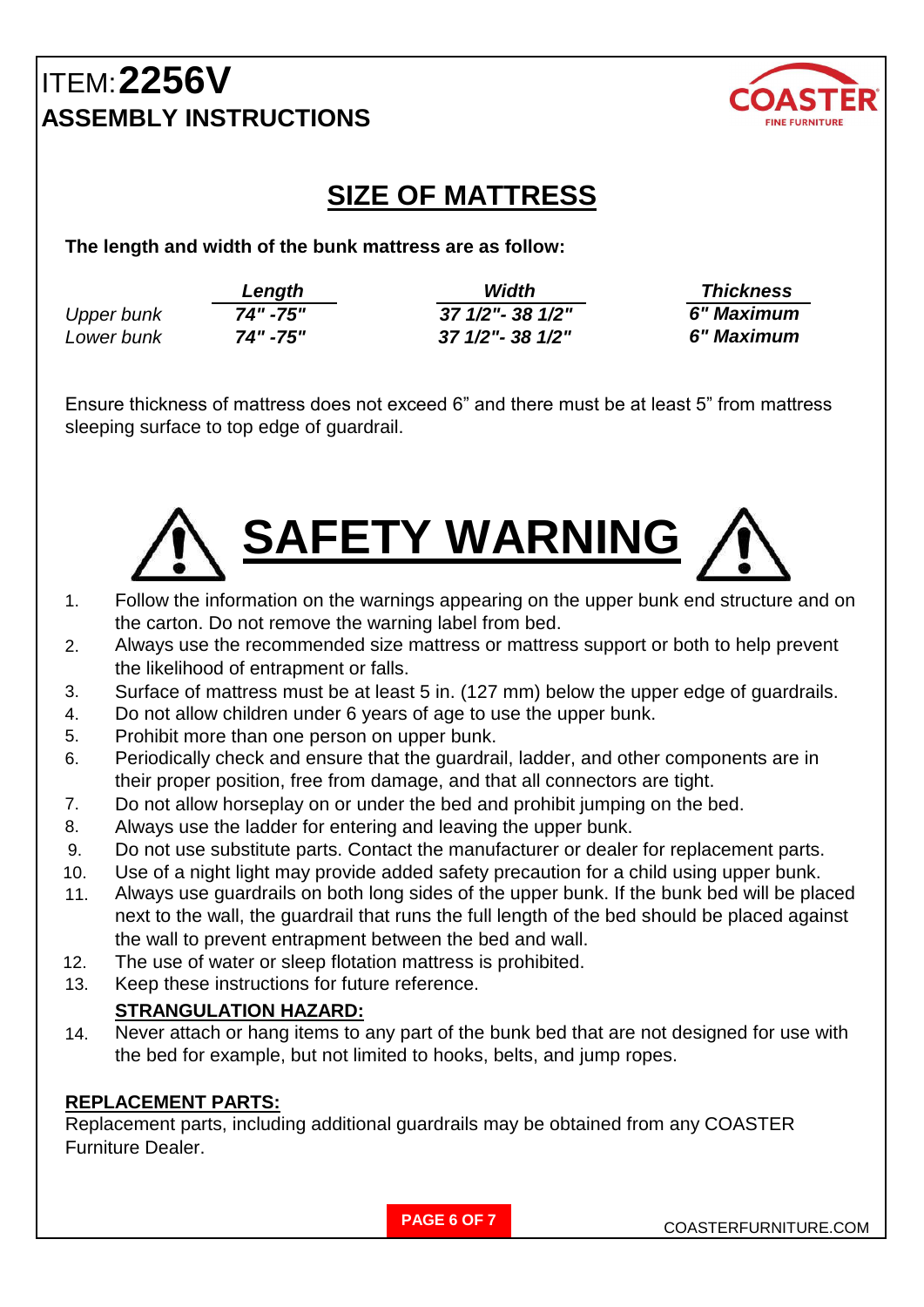

- 1. When using beds as bunk beds, the ladder MUST be securely attached to the upper bunk rail at all times.
- 2. When using the beds as two (2) separate floor-standing beds, the ladder MUST be stored in a separate location where children cannot use the ladder in any manner.
- 3. DO NOT use, nor permit children to use, the ladder in any manner whatsoever, other than to access the top unit when used as bunk beds, and only if the ladder is securely attached to the top bunk rail, as set forth in the instructions.
- 4. Any misuse or unauthorized use of the ladder could result in serious or fatal injury.
- 5. Failure to follow the above WARNING, and/or failure to follow assembly instructions completely, will void any and all liability of COASTER COMPANY OF AMERICA for damages and injury to persons and property.

**ASTER FINE FURNITURE Coasterfurniture.com | 877-COASTER (262-7837)**